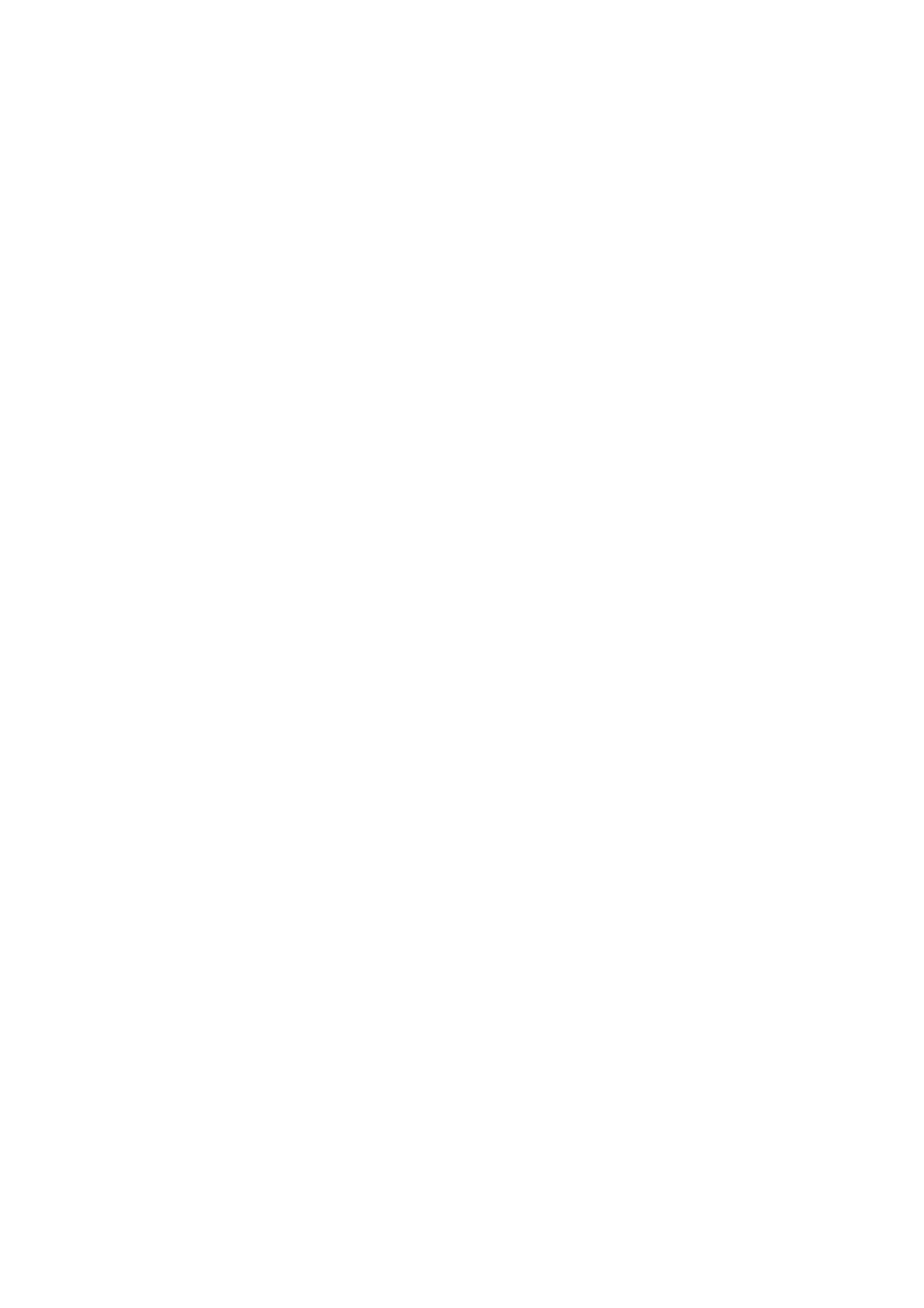# **THE DYNAMIC ATLAS ON THE MEDITERRANEAN MARINE AND COASTAL PROTECTED AREAS: A Web Map Service Prototype**

#### **FOREWORD**

MedGIS is a pilot project within the framework of the Mediterranean Action Plan (MAP) launched with a kind contribution by the Regional Seas Programme. It aims at demonstrating the capabilities of a GIS and Web Map Service for the Mediterranean marine and coastal protected areas, sites of conservation interest and biodiversity.

The information is freely available on Internet by means of an interactive mapping tool. An access button to MedGIS is located in the index page of RAC/SPA web site (http://www.rac-spa.org)

MedGIS may include data on the presence, abundance and composition of coastal and marine flora and fauna, habitats, related human factors (presence and activities), as well as the impacts and risks sensitive areas are exposed to. As a prototype, MedGIS serves a representative subset of different data types. Due to the character of a pilot project, not great amounts of data are integrated at this initial phase. Some region's data may not be present at all. At this stage we focus on demonstrating and testing the functionalities which are interesting for the Regional Seas Programme, the Mediterranean Action Plan and other user communities. Priority is given to show to Parties how data of disperse origin and formats can be displayed, mapped and queried online, while data completeness and aesthetics would have to be improved during a follow up project.

We expect that MedGIS will develop into a suitable tool for decision making, conservation, prevention and quick response in emergency cases. RAC/SPA Secretariat would very much appreciate any comments and suggestions.



**THE DYNAMIC ATLAS CONTENT**

Information the user may find at the web site:

- About MedGIS **Contributing Projects** Interactive Maps How to Query the Data About the Data **Restricted Login** Download **SDF SPAMIS Reports** Other Reports Photo Gallery
- $\rightarrow$  General information on MedGIS
- $\rightarrow$  Contributing projects, organisations, centres, universities and companies
- $\rightarrow$  The **Interactive Mapping** Tool (described here in detail)
- $\rightarrow$  Tips on how to query the data
- $\rightarrow$  Information on the data included, the type and origin of the data, etc.
- $\rightarrow$  Access for authorised personnel to sensitive data
- $\rightarrow$  Download area: Documents, such as blank Standard Data-Entry Forms, reports on SPAMIs and a photo gallery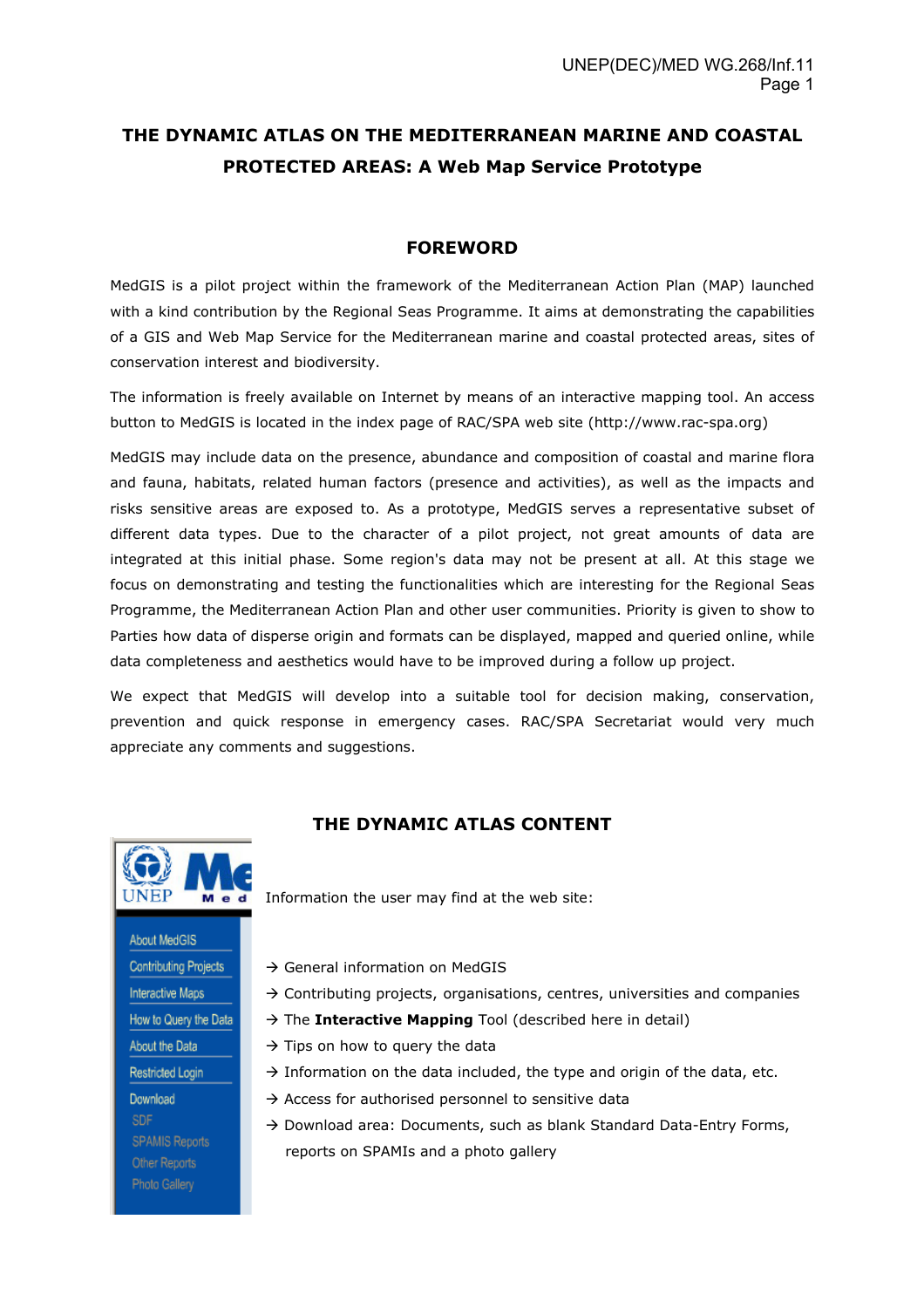# **THE INTERACTIVE MAP TOOL**

Recently logged-in, the user will see a general map of the Mediterranean Region. A seabed model is intended to facilitate the orientation. Points indicate the locations of SPAMIS and sites surveyed within the MAP framework.



general view of the web map service application

There are several map tools situated right the map which permit to **amplify, re-centre, return to the full map extent or query** the map. To amplify the map and get to the detail, click on the radio button right to the magnifying glass icon and then just click on a region on the map to zoom in.

**Map size** adjustment and **scale indication**: In order to match a variety of screens, we added the possibility to change the size of the map. By default the map will adapt to the most common screen

size (1024 pixels = 17 inches), but the user may choose a different size from a selection list located above the map.

| <u>Fit map width to:</u>       | Current Map Scale:                    |  |  |  |  |
|--------------------------------|---------------------------------------|--|--|--|--|
| Screen width1024px $\boxed{1}$ | 1: 16.381.259                         |  |  |  |  |
| Screen width860px              |                                       |  |  |  |  |
| Screen width1024px             |                                       |  |  |  |  |
| Screen width1152px             | $\frac{200m}{10}$ Q $\frac{200m}{00}$ |  |  |  |  |

The **reference map** is a tool which is linked to the main map and thus reflects the exact location and extent of the map currently displayed. While the user zooms in and explores the area in detail, this reference map provides the necessary orientation.



Reference maps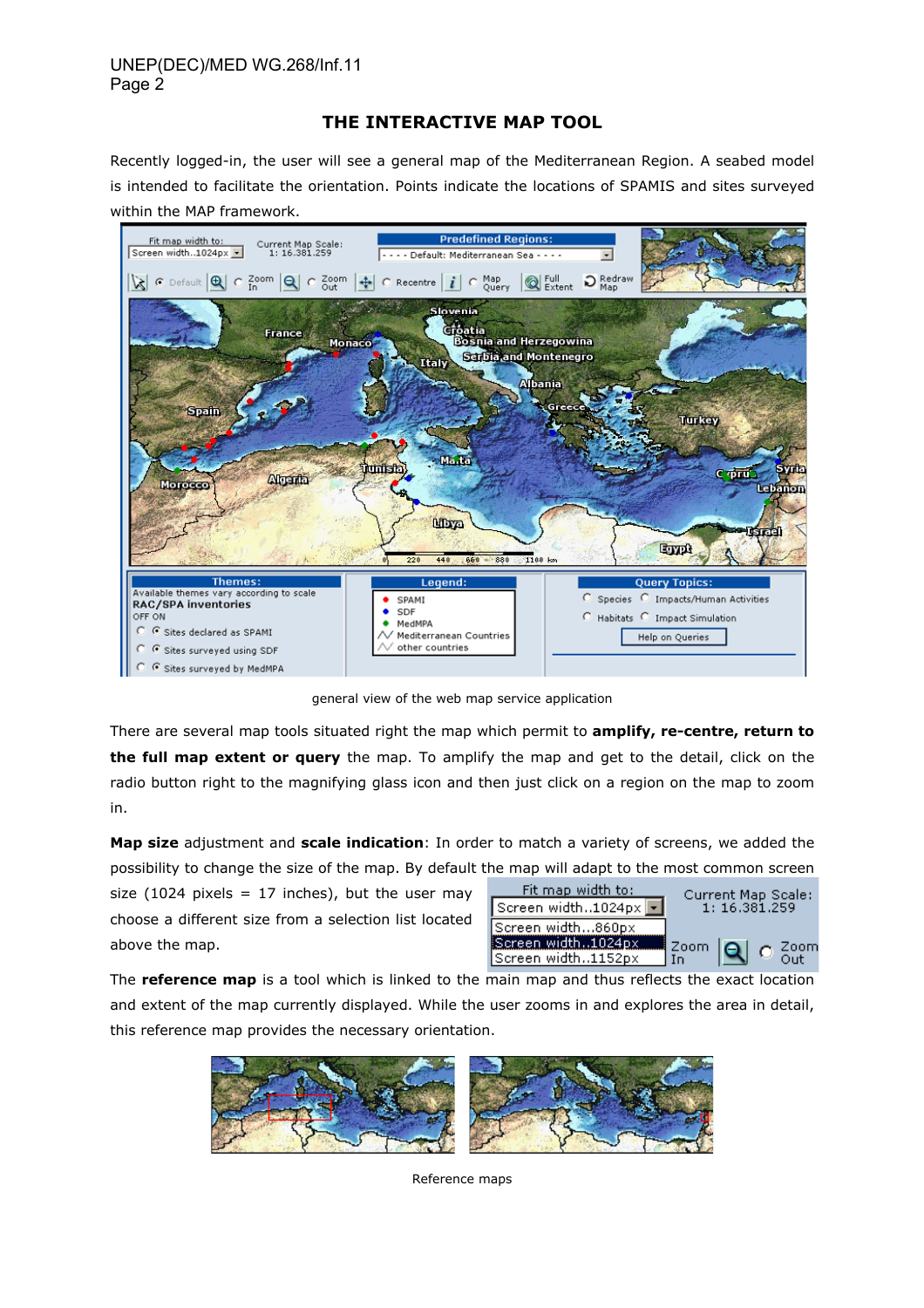**Scale dependent feature drawing and feature labelling** assure on one hand that the map composition does not get too overloaded and the map features are always displayed at an adequate scale. That means that while zooming in or out, some map features appear or disappear or get replaced by others: For example, the seabed model, which has been designed for a coarse scale map is not suitable for a closer look. It gets thus replaced by much finer scale bathymetric lines around the coastal areas.

Point features are adequate at great scales  $(> 1: 5.000.000)$  where map space matters, while polygon features provide more information but can only be properly appreciated at smaller scales ( < 1: 5.000.000). Map themes which are available both as point and polygon layer (e.i. WDPA International Sites), replace each other automatically according to the current scale, maintaining the current status (on/off). Satellite imagery is indicated first by a bounding box polygon to indicate the exact location. This bounding box is replaced by the satellite image as soon as the map scale becomes adequate.

**Predefined regions – selection list**: There is currently a total of 27 sites which have been considered for this subsets of data. 14 sites already declared as SPAMI, 9 additional sites surveyed within MedMPA projects and 6 of the sites where the RAC/SPA Standard Data-Entry Form (SDF) has been applied. Two sites were surveyed using more than one protocol. At present, the 16 more complete ones have been integrated into MedGIS. For 7 of these sites detailed cartography was available and 6 are already included in this prototype (El Kala National Park/Algeria; Akamas, Cape Greco and Moulia/Cyprus; Rosh Haniqra Akhziv Marine Reserve/Israel; Zembra & Zembretta National Park/Tunisia). For three sites satellite imagery was available (Zakynthos Marine National Park/Greece; Oum Toyour & Ras El Bassit/ Syria; D'Al Hoceima National Park/Morocco), although finally only the SPOT image covering Zakynthos is visible to the general public. The Landsat images of Oum Toyour appears under 'restricted data' until agreeing a free view with the concerned parties (although satellite images are becoming more and more available even without the necessity of purchase) and the scene covering D'Al Hoceima was not available in it's georeferenced version.

In general, a great variety of data is represented: some sites include bathymetric lines, sampling locations, important areas or features such as rocky areas, caves or anchorage zones. Almost all of them show a detailed zoning of the Protected Area. Also included are the 7 Spanish SPAMI sites, although their 'local' datasets only consists of polygons indicating their extension.

| <b>Predefined Regions:</b>                  |     |
|---------------------------------------------|-----|
| - - - Default: Mediterranean Sea-           |     |
| - - - - Default: Mediterranean Sea -        |     |
| Algeria   El Kala National Park             | 'aw |
| Cyprus   Akamas                             |     |
| Cyprus   Cape Greco                         |     |
| Cyprus   Moulia                             |     |
| Greece   Zakynthos Marine National Park     |     |
| Israel   Rosh Hanigra Akhziv Marine Reserve |     |
| Morocco   D'Al Hoceima National Park        |     |
| Syria   Oum Toyour & Ras El Bassit          |     |
| Tunisia   Zembra & Zembretta National Park  |     |
| Spain   Isla del Alborán                    |     |
|                                             |     |

Predefined regions selection list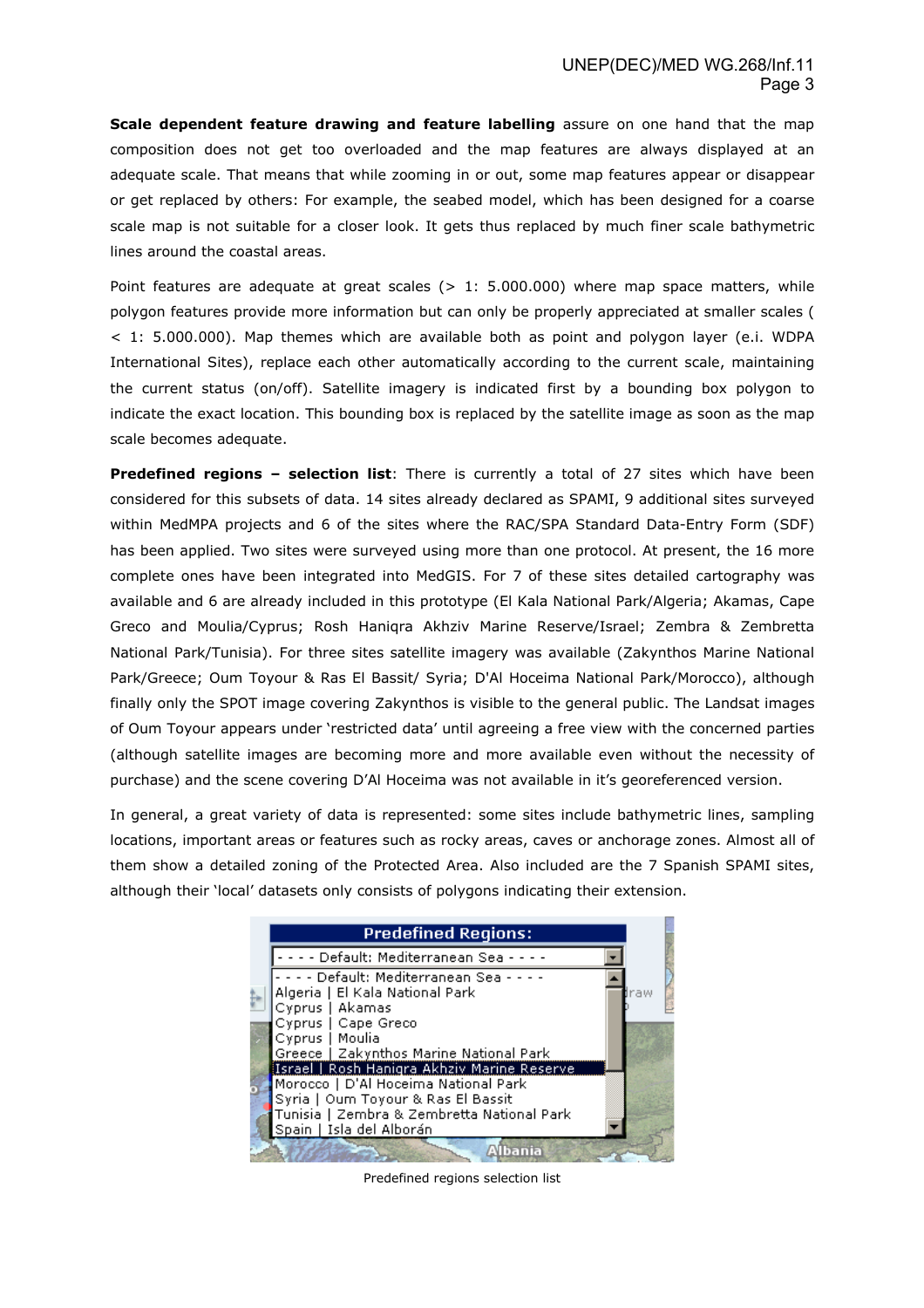The user may go directly to these predefined regions by choosing a site in the selection list located above the map. When any of these predefined regions is selected, the cartography which belongs to this site becomes automatically available in the list of layers to be toggled on and off. The data layers are identified by a common group name and thus appear as group when the respective region has been chosen; otherwise they disappear.



Initially we considered to keep all regional data in separate folders and make this data (map data as well as database attributes) accessible only to the respective regions. We quickly discarded this option for several reasons: First, the overall objective is to make information available to all. Second, for researches and decision makers, it is not only important to consult cartography and attribute data within the own – usually well known – region, but also to have information on what's going on in the neighbourhood and other protected areas. For now, all areas with detailed cartography are available to any user, although some point locations indicating sensitive areas (such as monk seal caves and osprey nest sites) are only visible to authorized users. Only one region is available at a time. As soon as one has been selected, all the other ones become invisible.

In order to use MedGIS as a tool for research and decision making, regional map layers may have to be available according to other criteria (for example: show all local maps which coincide with the currently visible area and scale range). This would permit to actually see all regional map layers of various SPA at once. One might wish to know where the nearest patches of a determined habitat type are, let's say, seagrass meadows, or whether if there are other locations with seal caves in the area and how far away they are.

The grouping may also be conducted differently: Layers of all regions showing habitat types might be unified in one layer and thus displayed and queried as a whole. This, of course, requires a previous agreement on habitat types definition and a general naming standardisation. That is why retrieving data in standard formats is so important to optimise synergies.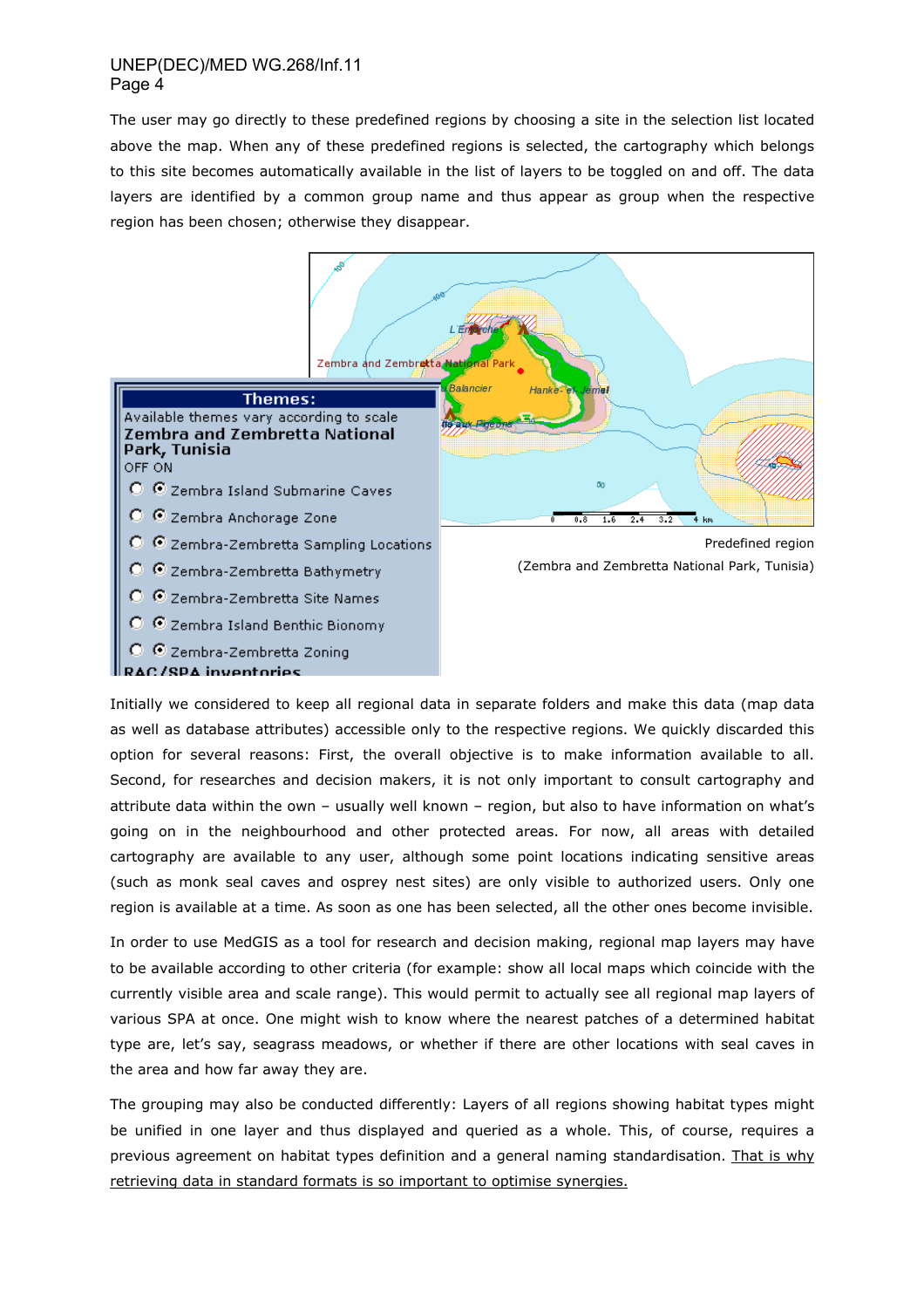List of Map Themes: Map themes appear in a list and may be toggled on or off one by one according to the user preferences. The map layers are grouped according to their character:



The **legend** is generated automatically and displays the themes and classes currently visible.



We felt that it is very important to provide some core information on the cartography and therefore included a **table of data origin** at the bottom of the web page. This table is automatically generated, reading the **metadata** of each map layer which is currently displayed: name, feature type and the responsible contributor, including a link to his web site if available.

| Origin of the data layers currently displayed: |  |                         |                                                                                                       |  |  |  |  |  |  |
|------------------------------------------------|--|-------------------------|-------------------------------------------------------------------------------------------------------|--|--|--|--|--|--|
| layer title<br>type                            |  | contact<br>organisation | abstract                                                                                              |  |  |  |  |  |  |
| SAPBio Areas Of High Biodiversity<br>Levels    |  | UNEP - RAC/SPA link     | Areas with high bathymetric diversity, suspect to hold high biodiv<br>Project: SAPBio, see also: link |  |  |  |  |  |  |
| Mediterranean Countries Names                  |  | I NIMA link             | annotation layer                                                                                      |  |  |  |  |  |  |
| Bathymetry (SAPBio)                            |  |                         | UNEP - RAC/SPA link Survey project: SAPBio link                                                       |  |  |  |  |  |  |
| Sites surveyed by MedMPA                       |  |                         | UNEP - RAC/SPA link Survey project: MedMPA link                                                       |  |  |  |  |  |  |
| Sites surveyed using SDF                       |  |                         | UNEP - RAC/SPA link Survey project: SDF link                                                          |  |  |  |  |  |  |
| Sites declared as SPAMI                        |  |                         | UNEP - RAC/SPA link Survey project: SPAMI link                                                        |  |  |  |  |  |  |
| Coastline (SAPBio)                             |  |                         | UNEP - RAC/SPA link Survey project: SAPBio link                                                       |  |  |  |  |  |  |

Table of data origin

A similar table of metadata is available via the Menu-About the Data.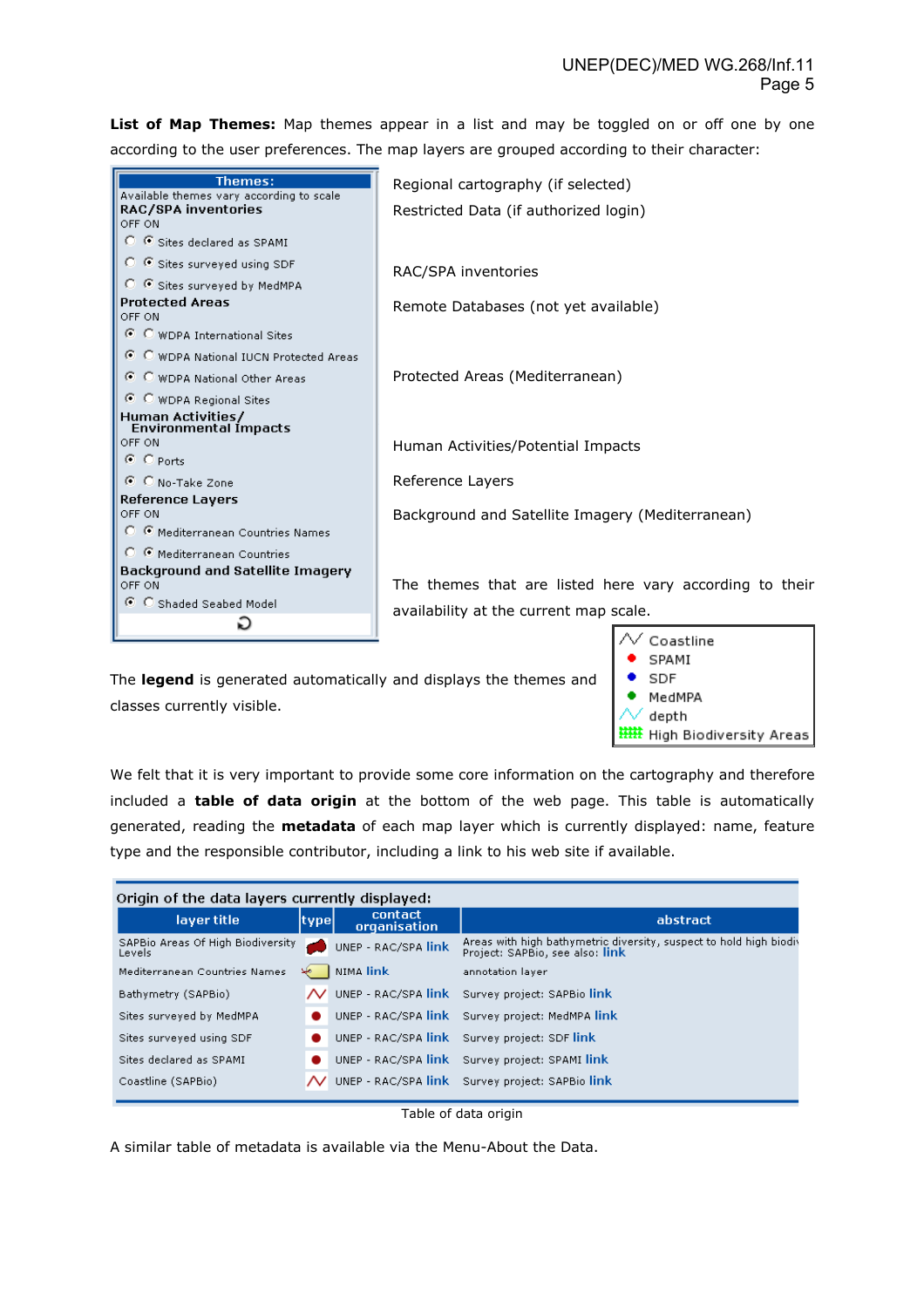All available data should be registered in the future within a central database with detailed information. Apart from basic parameters such as type, description and the providing party (the institution or organisation that the user would ask permission if the user wanted a legal copy of the data) credit could also be given to the subcontracted company or university, details on department, address, contact person, methods used, purpose of the study, type of survey, date and geographic area, data format, lineage, geographic projection, scale of data capture etc. This would certainly strengthen the user's confidence in the data as well as provide public recognition to the responsible scientific and technical staff involved in the data gathering.

# **MAP-QUERIES**

Map queries at point locations: This type of query implies interaction with the map area. The user moves the curser over the map and clicks on a determined point in order to get information about this feature.

First, the **query map tool i** located right above the map must be activated. The user may then click on any feature in the map, for example on one of the points that represent *Specially Protected Areas of Mediterranean Importance* (SPAMI).

The query returns – in form of a table at the bottom of the web page – all attribute information hold in the spatial data file (a *shapefile*). In this case: name of the locality, marine, wetland and terrestrial area, year of declaration etc. Different data layers show different attribute data. All data layers, except satellite images and the seabed model can be queried using the query map tool.

For the present version, this type of query can only be conducted at point locations. We may add a drag-rectangle tool in the future. (For alternatives on 'query-by-rectangle'-queries see query on ports below).

# **QUERY TOPICS: Species, habitats and impacts**

The following queries access a relational database where the survey data is stored. All queries show tabular output. Some of them draw additionally symbols on the map according to the corresponding coordinates returned by the database.

Just right to legend the user may choose between one of several query topics: species, habitats and impacts. The functionality of these options varies and depends on whether the user is currently looking at a predefined region or at the whole Mediterranean Sea:

# **Distribution Mapping**

If the whole Mediterranean Sea is displayed, we assume that the user wishes to map the distribution of a particular species, habitat or impact type.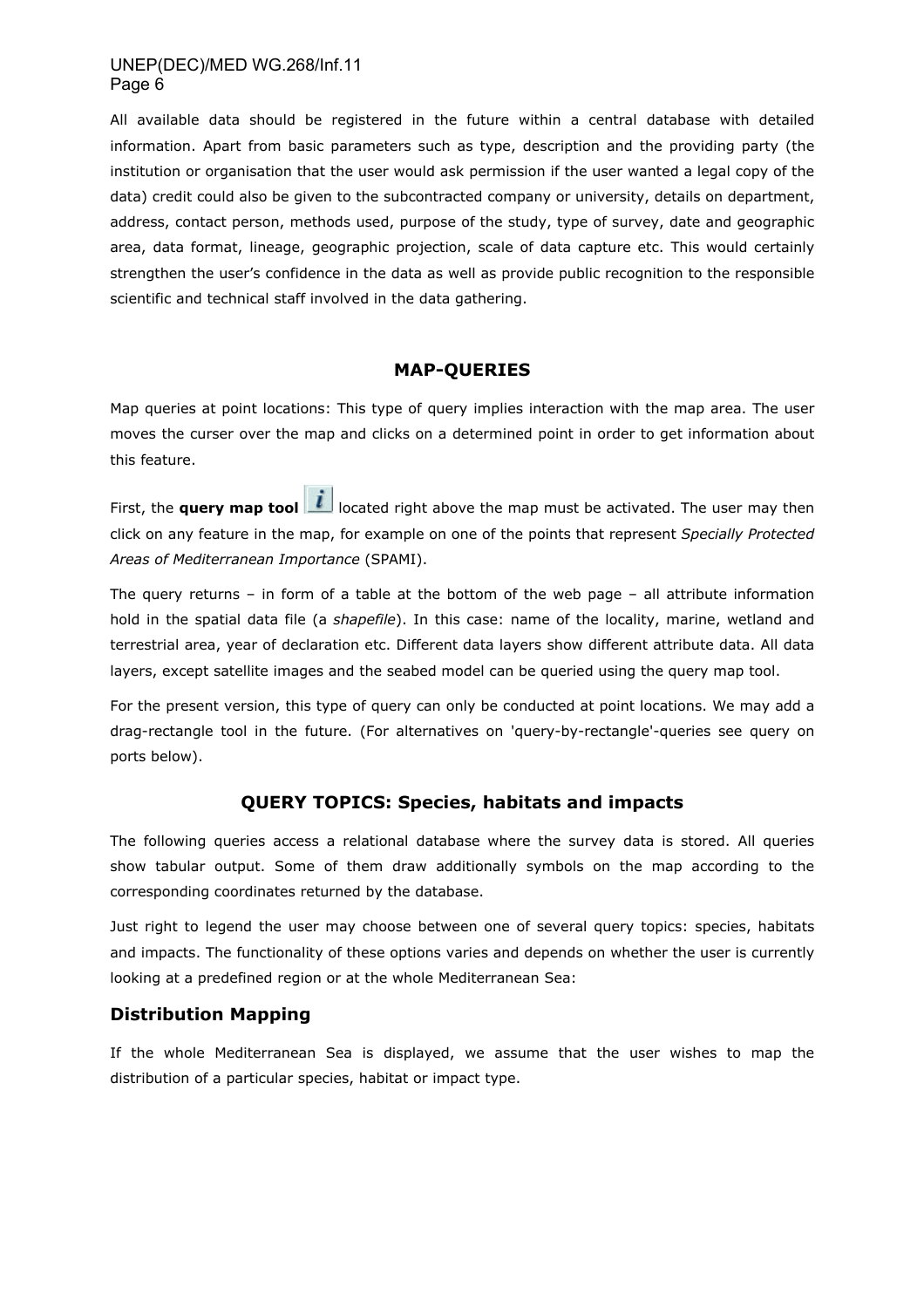| <b>Query Topics:</b>                                                                                                                                                                                                                                                                                                                                                                  |
|---------------------------------------------------------------------------------------------------------------------------------------------------------------------------------------------------------------------------------------------------------------------------------------------------------------------------------------------------------------------------------------|
| Species O Impacts/Human Activities                                                                                                                                                                                                                                                                                                                                                    |
| C Habitats C Impact Simulation                                                                                                                                                                                                                                                                                                                                                        |
| <b>Distribution of endangered</b><br>or threatened species:                                                                                                                                                                                                                                                                                                                           |
| species according to SPA Protocol Annex 2                                                                                                                                                                                                                                                                                                                                             |
| Pisces   Valencia hispanica<br>Pisces   Valencia letourneuxi<br>Reptiles   Caretta caretta<br>Reptiles   Chelonia mydas<br>Reptiles   Dermochelys coriacea<br>Reptiles   Eretmochelys imbricata<br>Reptiles   Lepidochelys kempii<br>Reptiles   Trionyx triunguis<br>Aves   Pandion haliaetus<br>Aves   Calonectris diomedea<br>Aves   Falco eleonorae<br>Aves   Hydrobates pelagicus |
| <b>Execute Query</b>                                                                                                                                                                                                                                                                                                                                                                  |

By choosing one of these options, a selection list will show up and the user may select one by clicking on its name (the selection will be highlighted in blue).

Let's try, for example, *Caretta caretta* - the Loggerhead Sea Turtle.



Image: GMIX-Designs (OBIS)

In order to see the complete list of species included in the SPA Protocol the user may click on the hyperlink **Annex2**.

If the user then executes the query by clicking on the Execute Query button, she/he gets two types of output: On one hand, all survey sites at which this species is present will be marked with a symbol:



Presence of *Caretta caretta*

Additionally, the user gets an output table at the bottom of the page, which shows more detailed information: If the species is either resident, rare, common or threatened, the year the survey was conducted etc.

The coordinates represent the *centroid* of the survey locations and the *Maximum Error Distance* gives the user an idea about how far away the real location (which is not given here) may have been at the furthest.

Distribution of habitat and impact types works just the same, except that there are different levels (from rather general to very specific) at which the user may make the selection: For example, the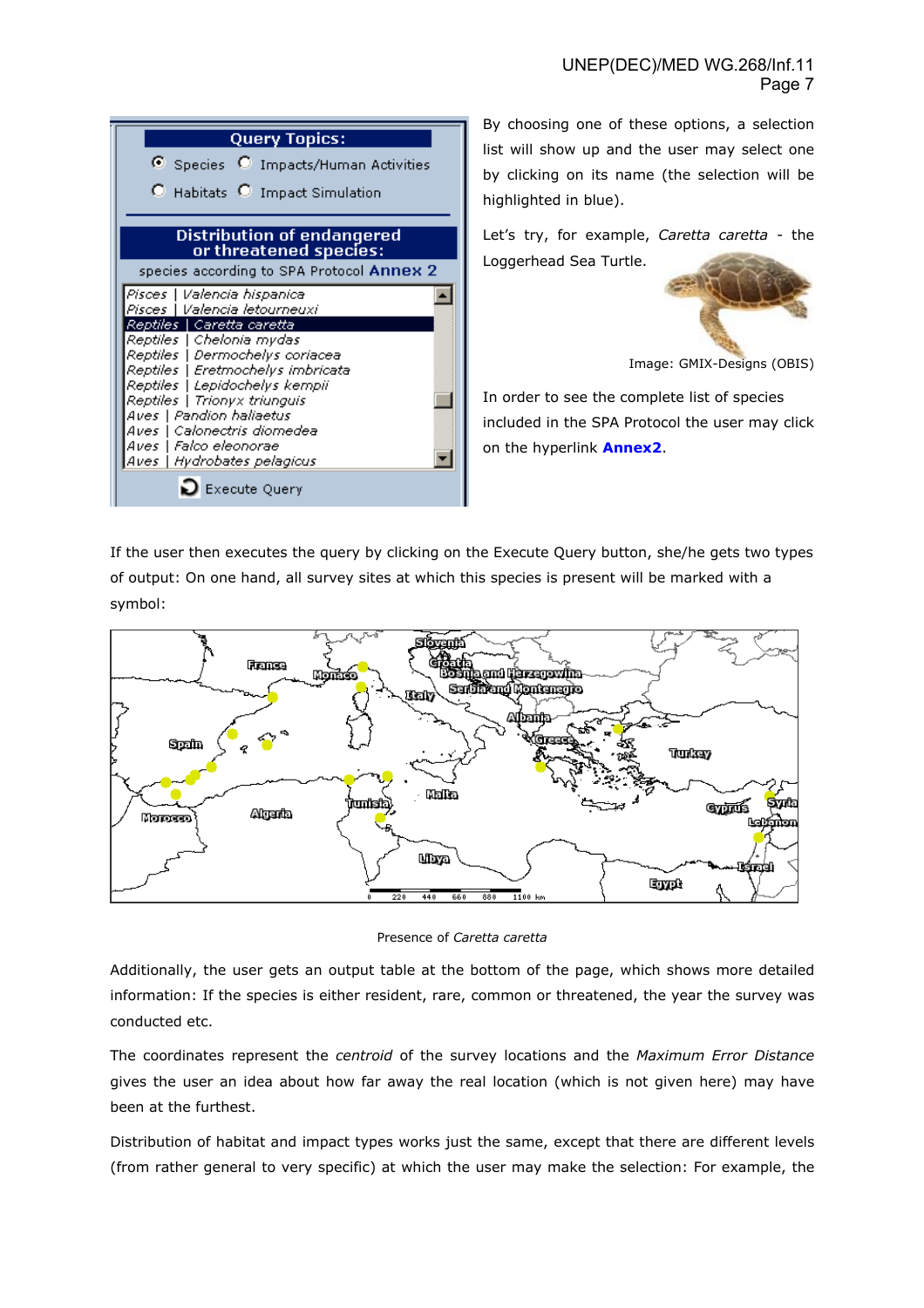user may choose *'Fishing, hunting and collecting'* and get in return anything that falls into this category. Or she/he may as well be only interested in *'professional fishing'* and particularly in *'Trawling'*. In the latter case the query will only return this particular type of fishing. Please note, that not all of the sites have been surveyed using the same standards, so we had to choose the most adequate subset for this query. In other words: There are only few sites (perhaps none presently) that may return the type the user chooses.

| <b>QUERY RESULTS:</b><br><b>Trawling</b> found at: |                                       |                                      |                                    |        |                   |                           |                    |         |      |                           |
|----------------------------------------------------|---------------------------------------|--------------------------------------|------------------------------------|--------|-------------------|---------------------------|--------------------|---------|------|---------------------------|
| lCodel                                             | Impact<br><b>Category</b>             | <b>Impact</b><br><b>Description</b>  | <b>Name</b>                        |        | Country Intensity | $\mathbf{v}_0$<br>exposed | Influence Location |         | Year | Survey Survey<br> Project |
| 212                                                | Fishing,<br>hunting and<br>collecting | Professional<br>fishing:<br>Trawling | Promontorio<br>di Portofino        | Italy  | High<br>influence |                           | Negative           | Outside | 2002 | <b>SDF</b>                |
| 212                                                | Fishing,<br>hunting and<br>collecting | Professional<br>fishing:<br>Trawling | Gökceada -<br>TÜDÄV<br>Marine Park | Turkey | High<br>influence | 100                       | Negative           | Inside  | 2004 | <b>SDF</b>                |
| 212                                                | Fishing,<br>hunting and<br>collecting | Professional<br>fishing:<br>Trawling | Gökceada -<br>TÜDÄV<br>Marine Park | Turkey | High<br>influence |                           | Negative           | Outside | 2004 | <b>SDF</b>                |
|                                                    |                                       |                                      |                                    |        |                   |                           |                    |         |      |                           |

If the user has chosen a habitat type, she/he gets information on the area covered by this habitat and it's importance, while regarding impacts the user learns about how much is exposed to it, the intensity and whether its inside or outside the park.

# **Combined Spatial and Attribute Queries**



Under *Impacts/Human Activities* the user will also find a query on *ports*. This query type does not use the relational database, but executes an attribute query on the spatial data layer. While the same information is also returned by using the map query tool clicking on a particular port, this query permits to retrieve information selecting either big ports, small ports or any ports.

.

Additionally, only features in the visible extent of the map are returned, so that the user can limit the output to the area of her/his interest (this is actually a query by rectangle).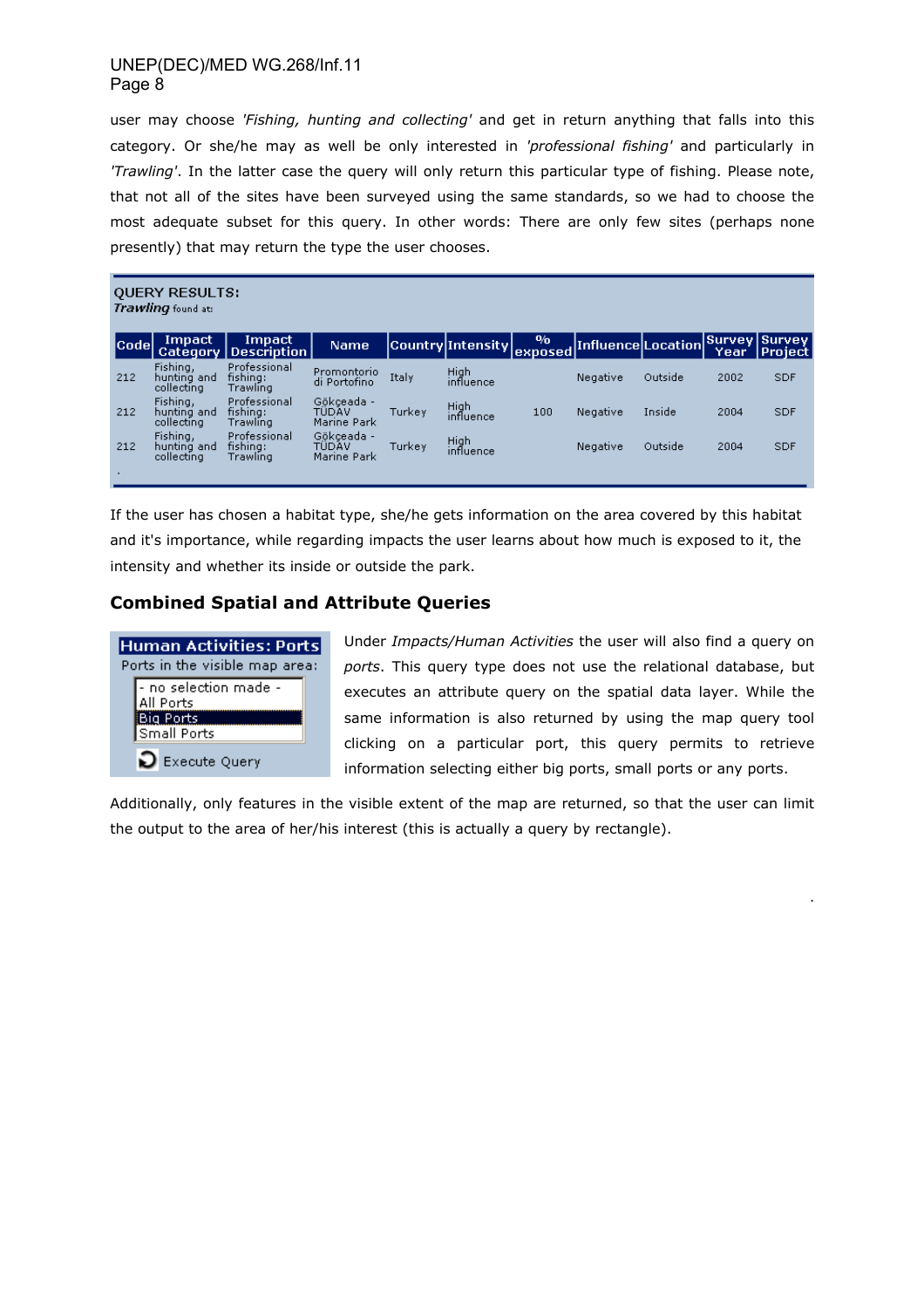

All ports that meet the condition selected (big, small or any) are highlighted on the map.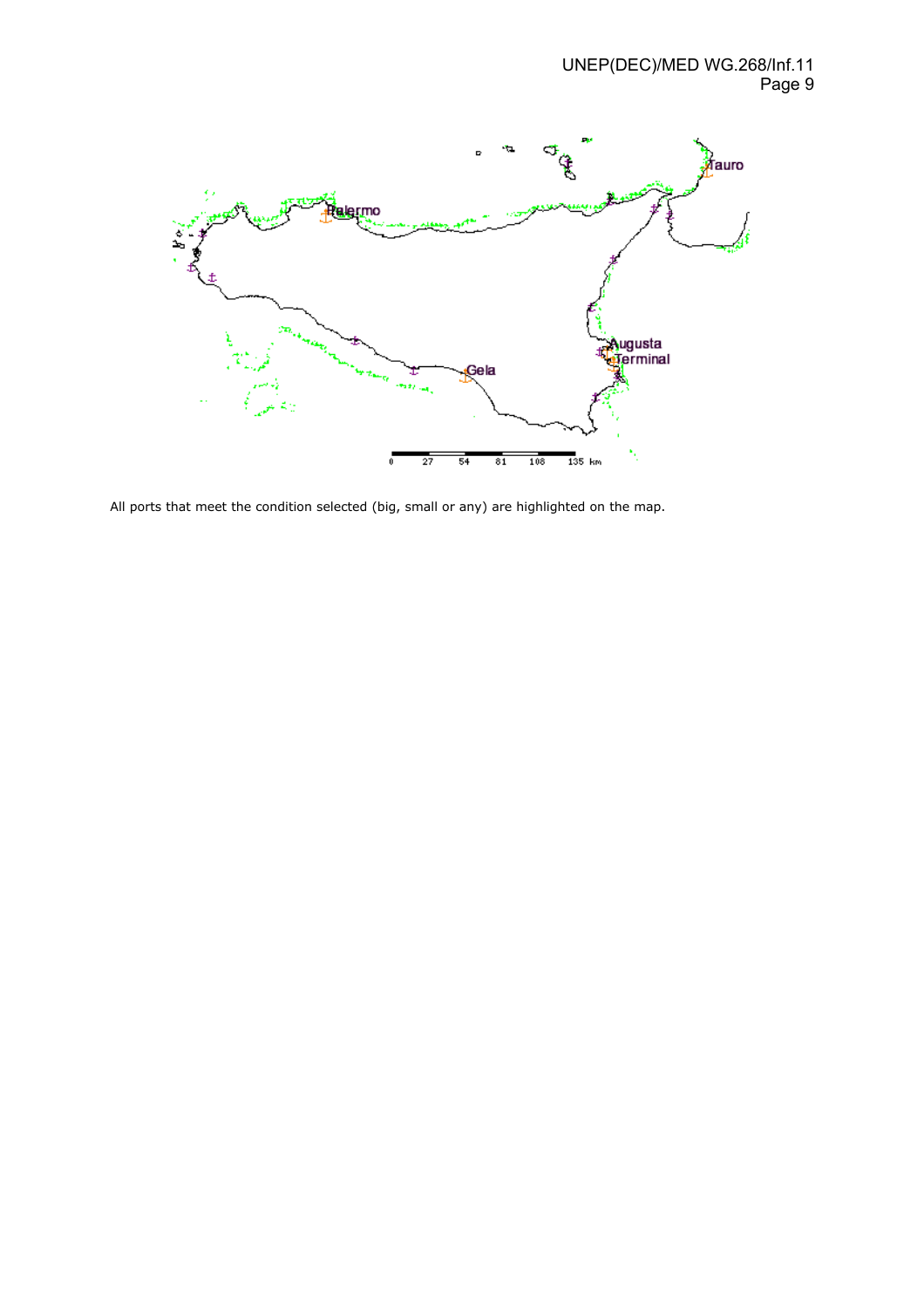

Ports results table

# **Within-Distance Query**

A special case is the last option: an oil spill simulation. The objective was just to demonstrate how one can find and identify any features (all or just the closest feature of each theme) which are located within a determined distance to a particular point location. The oil spill is a hypothetical case and we didn't consider neither wind nor current speed and directions.

The user may create his own disaster simulation by indicating other coordinates and distances, in order to see what would be affected and how far away it is.

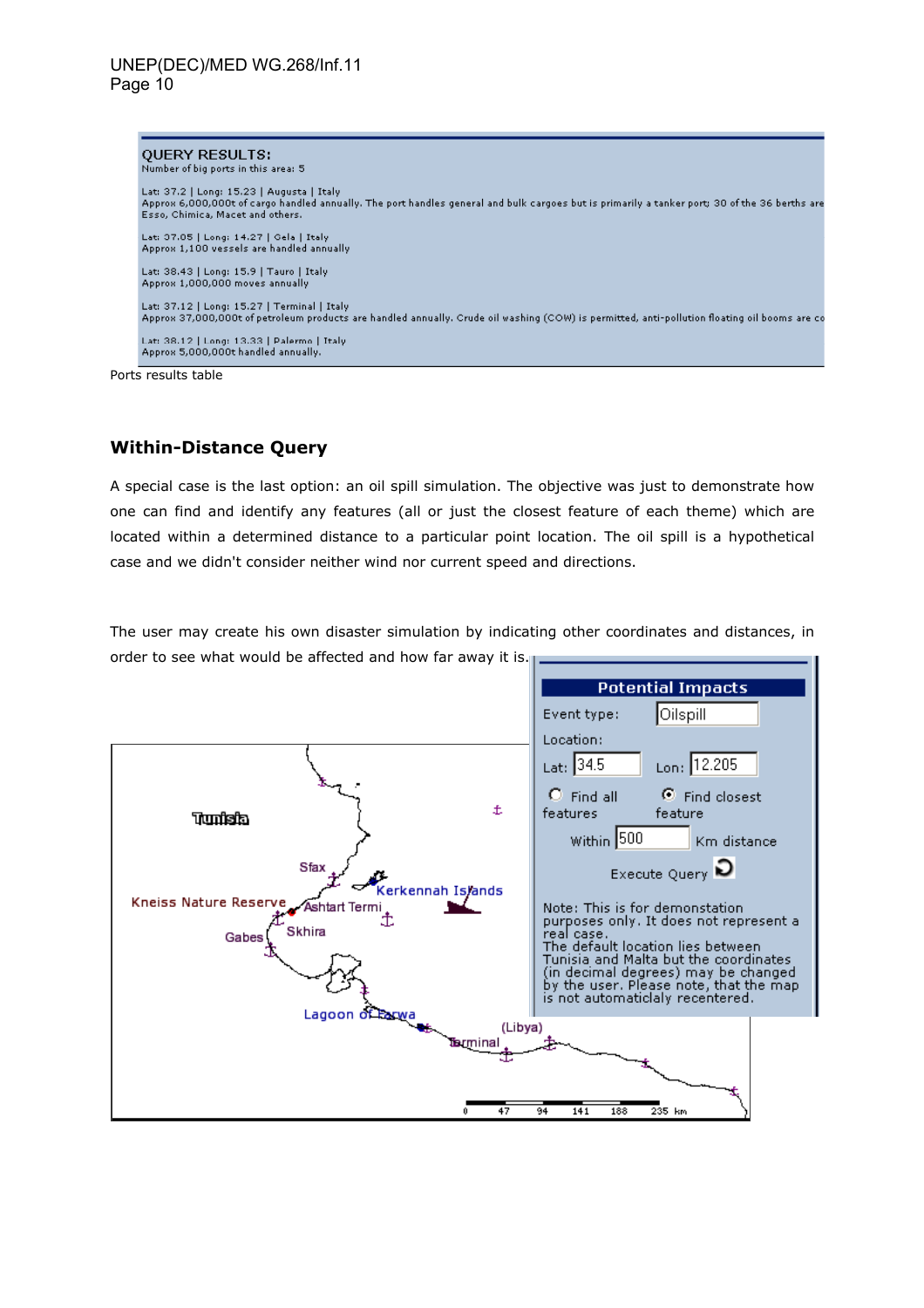This is (the top of) the list of affected features (protected areas were switched on):

| DISTANCE QUERY RESULTS:<br>Within 500 Km distance:<br><b>MediterraneanCountries</b>                            |                       | Lat: 34.5    |    | Lon: 12.205 |                     |      |       |                                                                                                   |      |                   |
|----------------------------------------------------------------------------------------------------------------|-----------------------|--------------|----|-------------|---------------------|------|-------|---------------------------------------------------------------------------------------------------|------|-------------------|
| Clostest feature found at 84 Km distance.<br> ALPHA_2 COUNTRY ALPHA_3 FIPS10_4 <br>Tunisia<br><b>TUN</b><br>TN | тs                    |              |    |             |                     |      |       |                                                                                                   |      |                   |
| <b>WDPA RegionalSites point</b>                                                                                |                       |              |    |             |                     |      |       |                                                                                                   |      |                   |
| Clostest feature found at 176 Km distance.                                                                     |                       |              |    |             |                     |      |       | AREANAME ISO3 COUNTRY POLY CONV_CODE SITE_CODE AREA_HA CONV_FULL CRITERIA EST_DATE                |      |                   |
| 10.30000 34.36667 Iles de<br>Kneiss                                                                            | Tunisia<br><b>TUN</b> | N            | 24 |             | 131910              | 5850 |       | Barcelona<br>Convention                                                                           |      | 00000000          |
| WDPA NationalOtherAreas point                                                                                  |                       |              |    |             |                     |      |       |                                                                                                   |      |                   |
| Clostest feature found at 96 Km distance.                                                                      |                       |              |    |             |                     |      |       |                                                                                                   |      |                   |
| I AT<br>11.20000 34.73333 Kerkennah<br>isles                                                                   | Nature<br>Reserve     | Proposed TUN |    | Tunisia     | Unset               | Ν    | 15196 | AREANAME DESIGNATE STATUS ISO3 COUNTRY IUCNCAT POLY SITE CODE EST DATE AREA HA NOTE\$<br>19540101 | 2500 |                   |
| WDPA National IUCN ProtectedAreas point                                                                        |                       |              |    |             |                     |      |       |                                                                                                   |      |                   |
| Clostest feature found at 233 Km distance.<br><b>ADEANAMEIDESICNATE</b>                                        |                       |              |    |             | πιονογετίσοι γίαττε |      |       | <b>CODELECT</b>                                                                                   |      | DATE AREA HAINOTI |

In the future we will hopefully link MedGIS to the REMPEC oils-database, so that the simulation will be finally replaced by real locations. Anyway, this type of query may be very interesting for decision makers, since it shows all potentially affected features within a determined area even before the event occurs.

### **Checklists at predefined regions**

**Predefined Regions:** Greece | Zakynthos Marine National Park

If the user is looking at one of the predefined regions, we assume that she/he wishes to get a checklist of all endangered or threatened species or a list of habitat types or human activities and impacts on the area. So, instead of sending the selected name(s) to the database the user just executes the query and retrieves the required list directly.

The returned species checklist shows any species present at the predefined regions currently displayed and which is included in either Annex 2 (threatened and endangered) or Annex 3 (under regulated exploitation).

The remaining data fields of the table vary according to the survey protocol used: While some of them register information on relative abundance, global and local status of the species, others register instead its presence as resident or migrating species, as well as evaluate the population, conservation and the role of the site.

The checklists on impacts and habitat types are similar. The cases integrated in MedGIS have also been using different protocols and lists. But here the type lists didn't match, so we decided to query only those which applied the 'Standard Data-Entry Form' (see link to the document). This Standard Data-Entry Form distinguishes between 'marine', 'coastal' and 'other' habitats, while earlier inventories registered only marine and coastal habitats according to the Habitats Directive (Annex I) of the European Commission which has less classes, especially among the marine habitats.